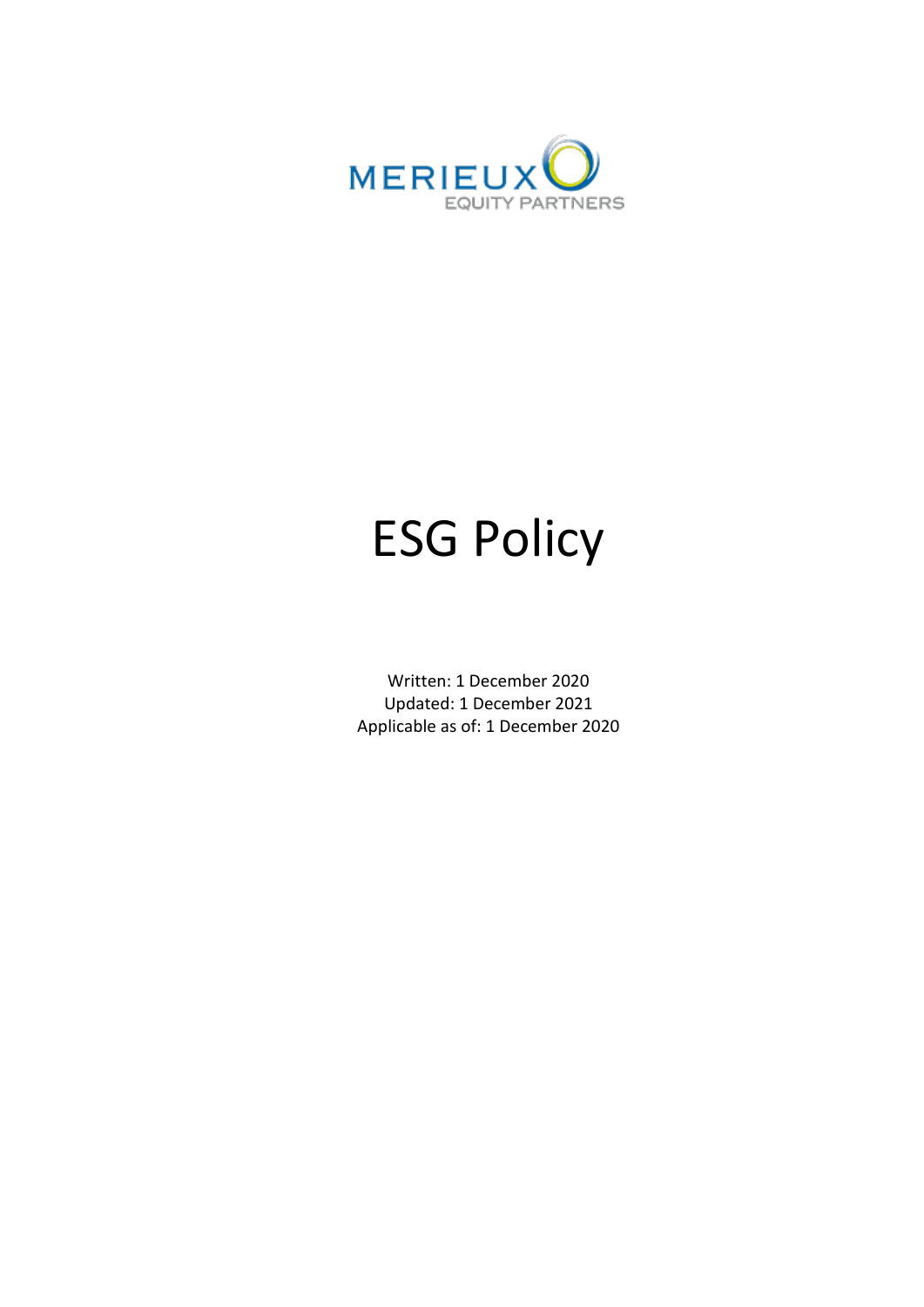### **1. RESPONSIBLE INVESTMENT POLICY**

Mérieux Equity Partners (MxEP) is a management company that invests in Venture Capital, Growth and Buyout Capital in the health and nutrition sectors throughout Europe. Structurally, the investment strategies of our funds under management enable us to meet Sustainable Development Goal (SDG) No. 3: Good Health and Well-being.

In addition to supporting SDG 3, we also want to ensure our investments do not negatively influence any other of the SDGs and as such, we have embedded assessment of Environmental, Social and Governance (ESG) matters in our entire investment process.

This Responsible Investment policy demonstrates MxEP's ESG commitments. It is applicable to all of our investments since AMF (French Financial Markets Authority) approval on 5<sup>th</sup> June, 2018.

MxEP is a signatory of the Principles for Responsible Investment (PRI) and this policy and its content were defined in accordance with the PRI.

MxEP is also an active member of France Invest through involvement in its commission "Talent and Diversity, ESG and Regional Commitments" and the signature of France Invest's Charter for Gender Equity.

MxEP is also strengthening its commitment to Diversity, Equity and Inclusion through active support of the not-for-profit organization "Level 20".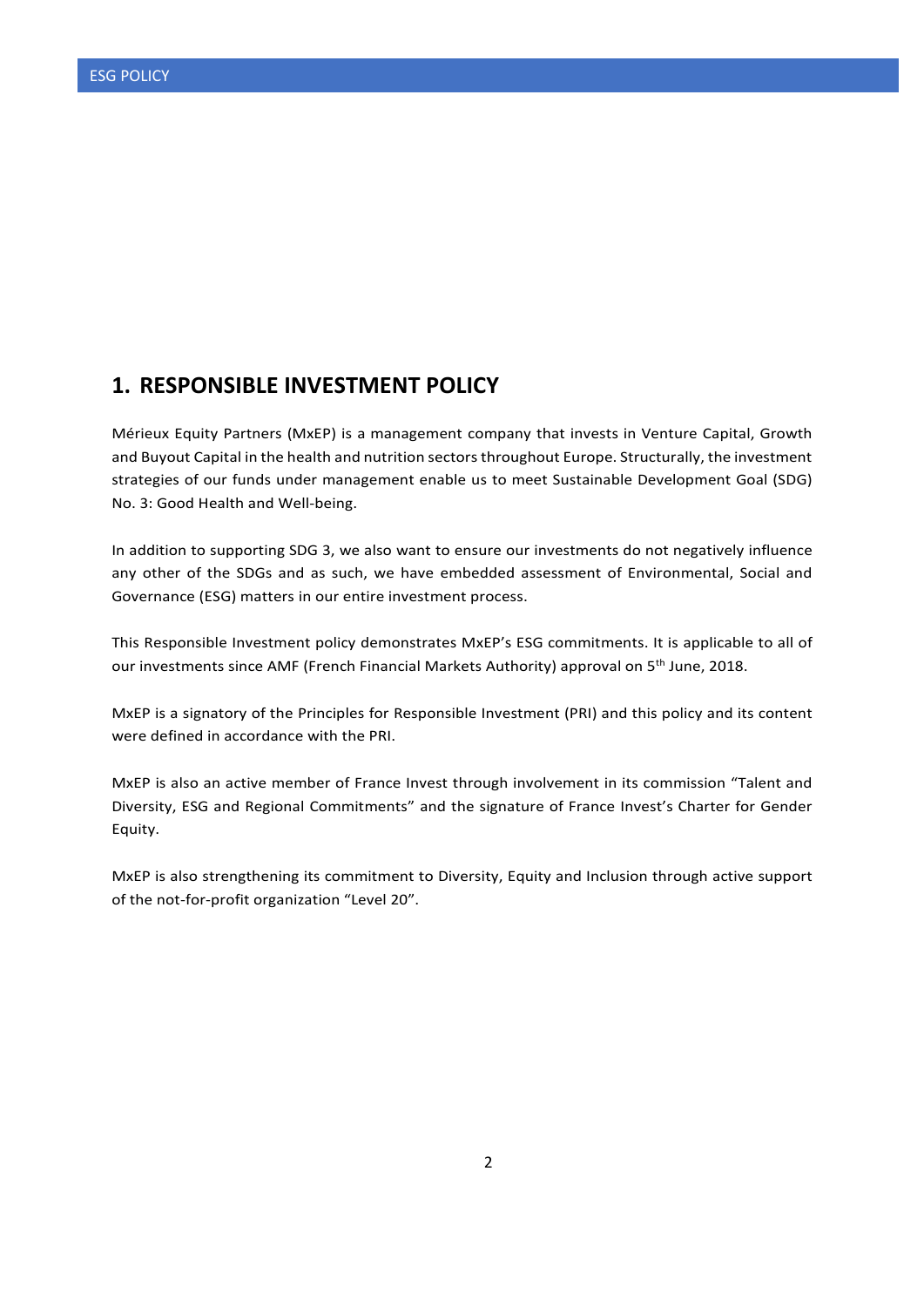## **INTERNAL GOVERNANCE**

Overall responsibility for oversight of ESG is held by the President of Merieux Equity Partners who, together with the ESG team, is responsible for validating ESG initiatives, and for implementing, measuring, and executing the company's ESG strategies.

This includes:

- Defining the ESG strategy, policies and key engagement points,
- Promoting ESG matters,
- Monitoring ESG topics and trends,
- Allocating ESG budget,
- Ensuring proper execution of ESG policies among all team members.

ESG factors have been included in MxEP's remuneration policy to ensure that all parties involved in each deal have incorporated both ESG risks and opportunities in line with the current ESG Policy. A variable remuneration is hence linked to ESG criteria for executive committee members.

## **TRANSPARENCY AND DISCLOSURE**

Mérieux Equity Partners will not invest in a company for which it is aware that its direct activity :

- includes practices such as corruption and money laundering;
- violates human rights (including child or forced labor);
- results in disrespect for the rights of indigenous and/or vulnerable groups;
- results in a negative impact on health through non-compliance with legal, regulatory or ethical standards or proven negligence on the part of the company's management;
- does not include trade in endangered species of wild fauna or flora (or products derived therefrom);
- would degrade protected areas of biodiversity.

## **PROVISIONS APPLICABLE TO FUNDRAISING**

ESG disclosure is well embedded into MxEP's reporting practices. As such an ESG annual report is sent to our Limited Partners and shared on our website.

Additionally, MxEP will disclose to the local authority as per the SFDR regulation, supplemented by the French regulator.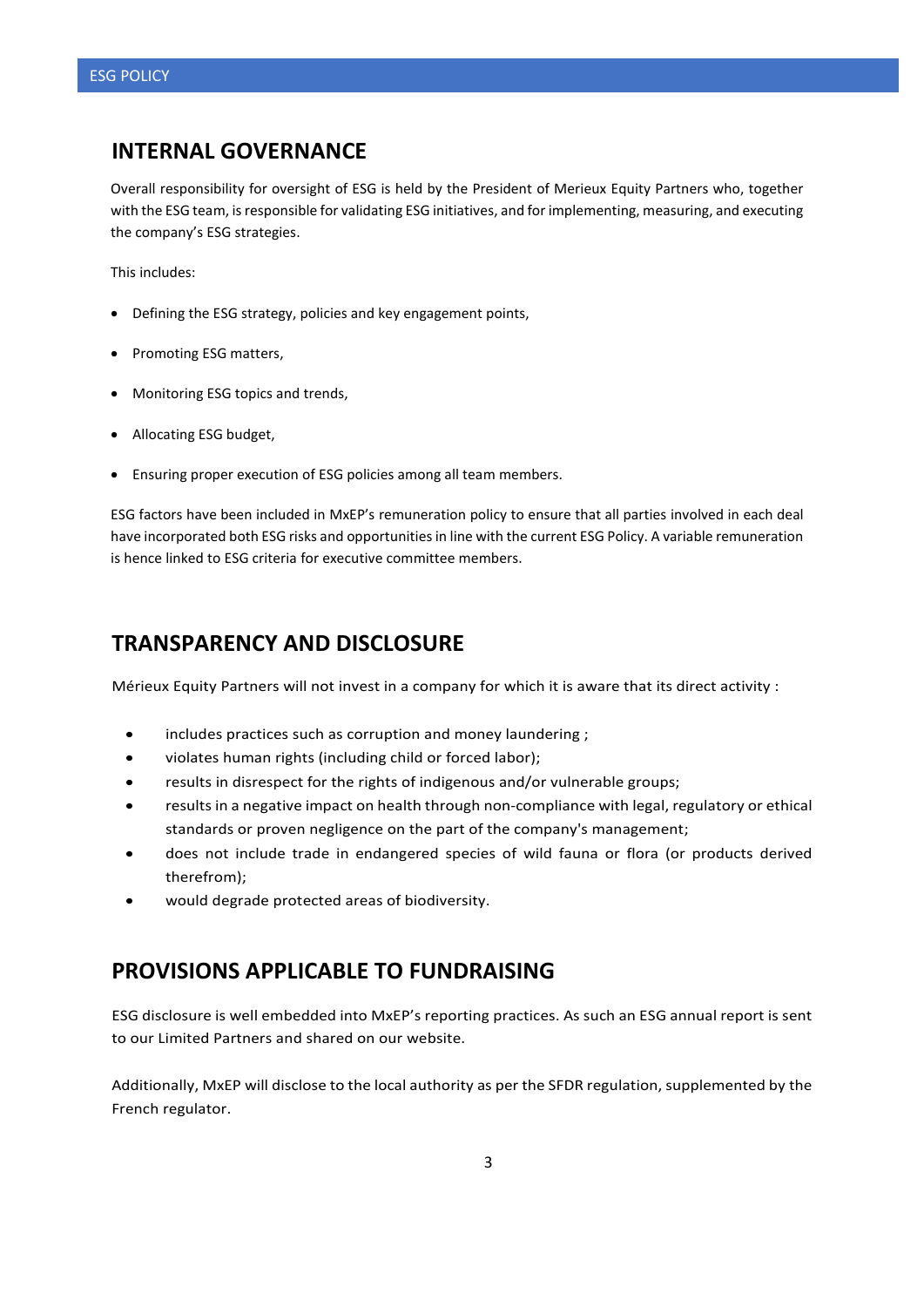## **PRINCIPLES OF ACTION**

Mérieux Equity Partners integrates consideration of ESG at each stage of the investment cycle.



#### **DURING THE PRE-INVESTMENT PHASE**

- **Initial Analysis**: consists of ensuring that the opportunity under consideration allows the exclusion policy of MxEP to be respected. If no blocking issue is identified, the opportunity analysis process continues. However, if the opportunity does not ensure compliance with the rules mentioned in the exclusion policy, then it is abandoned.
- **Due-Diligence**: consists of linking the activity of the opportunity to the United Nations' Sustainable Development Goals and establishing an analysis of the risks and opportunities for ESG risk protection and value creation. The risk/opportunity analysis is carried out on the basis of the ESG sector guides of the SASB (Sustainability Accounting Standards Board) and through our discussions with the management of the company in which we are considering an investment.

As per the SASB Healthcare sector classification, there are 6 sub-sectors:

- Biotechnology & Pharmaceuticals
- Drug Retailers
- Health Care Delivery
- Health Care Distributors
- Managed Care
- Medical Equipment & Supplies

The ESG due-diligence file is presented to the investment committee along with the other due diligence workstreams (financial, fiscal, social, strategic, commercial due-diligence, etc.). If a material ESG subject is identified, a "progress plan" must be developed to resolve the material issue during the hold period. If a progress plan cannot be created to resolve or mitigate the material ESG issue; then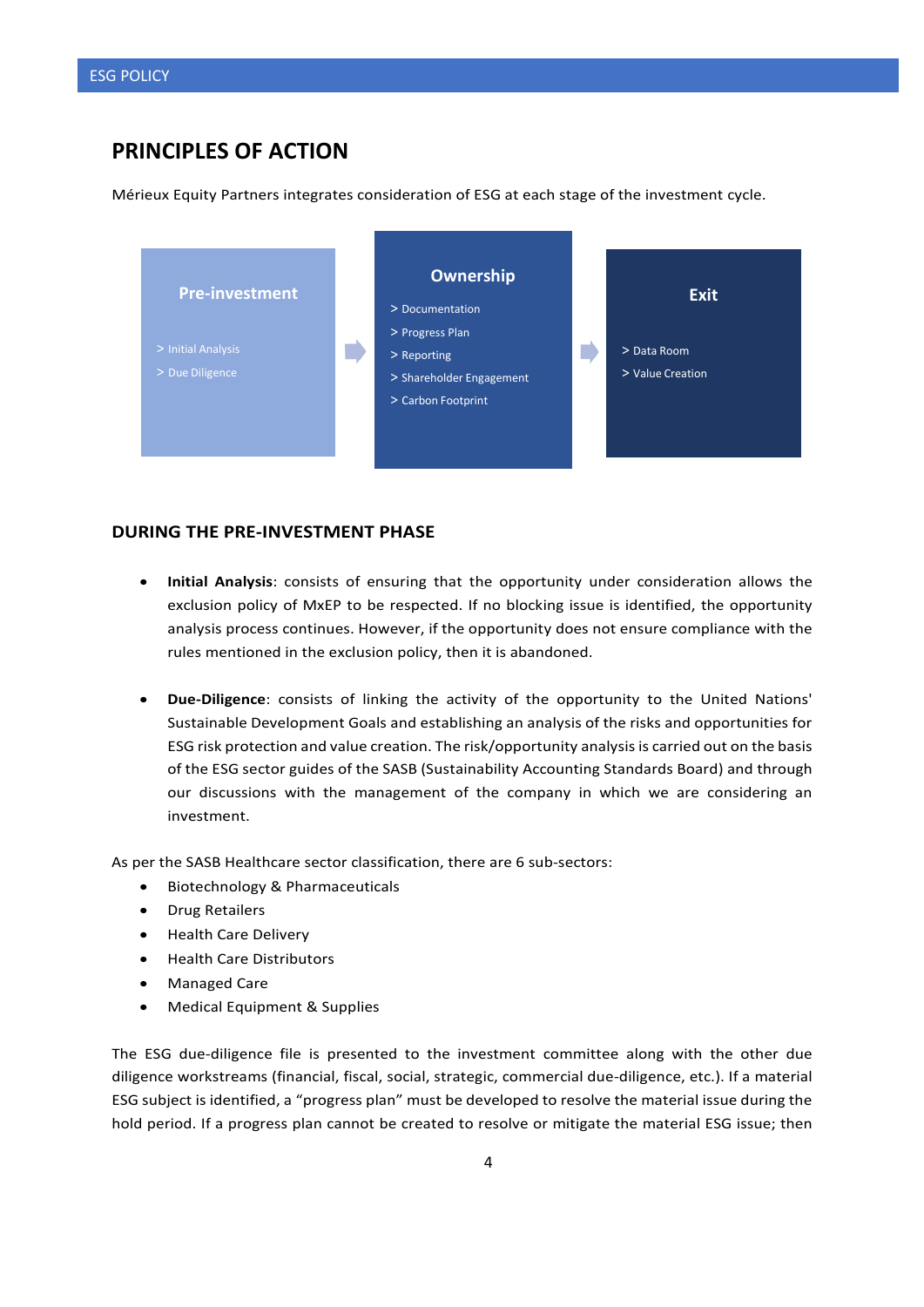the opportunity is abandoned. This decision is formalized in the minutes of the Investment Committee. In our investment sector, abandonments at this stage of the process are mainly related to governance issues.

For the Venture Capital activity, this analysis is carried out internally by the Finance Manager, under the supervision of the President of MxEP.

For the Growth and Buyout Capital activities, the documentation of this phase may be partially outsourced (particularly with regard to the analysis of risks and opportunities for value creation), to sector specialists (the major names in the market).

#### **DURING THE OWNERSHIP PHASE**

- **Documentation**: If MxEP decides to invest in a company, the shareholders' agreement explicitly provides for an ESG clause. This clause makes it possible to indicate that ESG data can be audited and that the management company must report ESG data at the level of its funds to its investors. ESG data is hence requested annually from portfolio companies and monitored and consolidated at the fund level. Topics covered include business ethics, supply chain, human resources, environment, amongst others.
- **Progress Plan**: During the first year of the investment period and in partnership with management, a progress plan is established. This progress plan is tailor-made to each portfolio company to ensure most urgent ESG topics are addressed first. This work is based on the risk/opportunity analyses carried out during the ESG due-diligence phase.
- **Reporting**: MxEP prepares annual ESG reporting for each of the funds launched since our AMF approval obtained on 5<sup>th</sup> June, 2018. This reporting includes standard quantitative indicators as well as best practices at the level of the portfolio companies. The carbon footprint is also calculated (calculations based on the instructions of the Greenhouse Gas (GHG) protocol). The carbon footprint of our portfolios is less marked than for other management companies, as we invest exclusively in the healthcare sector.
- **Shareholder Engagement**: MxEP has a shareholder engagement policy, available on its corporate website, which specifies the terms and conditions for exercising our representation within the governing bodies of the companies in which we invest. Our logic has always been to be represented in the governance bodies of the companies in which we invest. In a riskbased framework such as ours, this is the main lever for defining the ESG progress plan, implementing it and adapting it if necessary.
- **Incident Reporting**: the asset management company has set up an internal system for reporting ESG incidents that may occur at the level of the companies in the portfolios under management and of which it may become aware thanks to its presence on the governance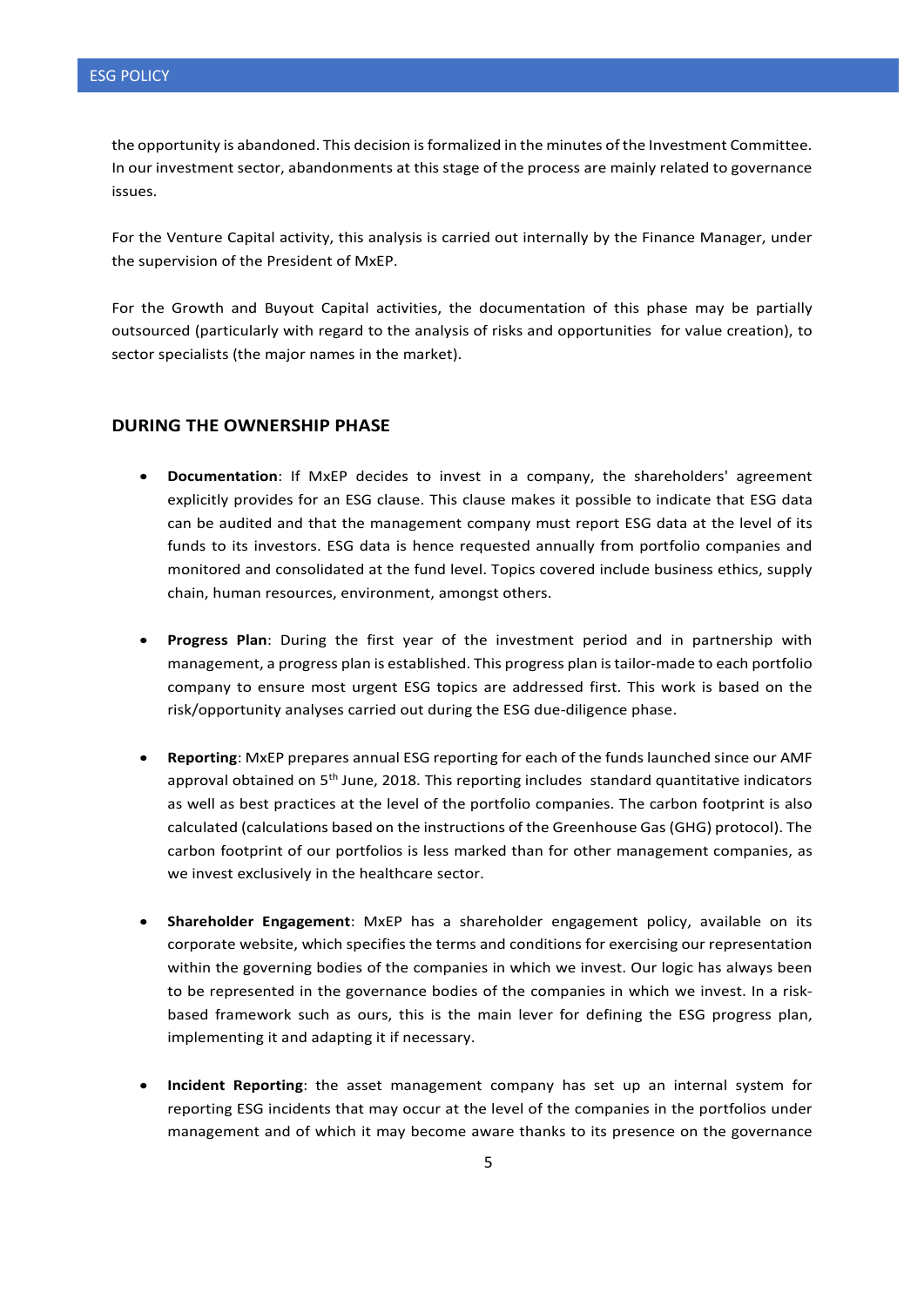bodies. Such incidents are defined, in accordance with France Invest's recommendation, as any event that could have a material impact on the investment and/or its shareholders, in particular but not exclusively in terms of public health, the environment, labor law disputes or business ethics.

#### **DURING THE EXIT PHASE**

- **Data Room**: during the exit phase, all ESG data collected during the ownership phase (progress plan, monitoring data) is integrated into the data room available to the vendors. This data enables potential buyers to identify the progress made during the ownership period.
- **Creation of Value**: beyond the environmental and social dimension of ESG, on which we intervene with appropriate governance, the objective of our approach is to create shareholder value. This translates into ESG actions that can result in financial savings, better productivity, a safer working environment, and building partnerships with stakeholders based on respectful and stronger contractual bases. Ultimately, the ESG approach contributes to the creation of a more agile environment, in line with the structural changes in our companies, and this ability to anticipate is a lever for value creation that is bearing fruit.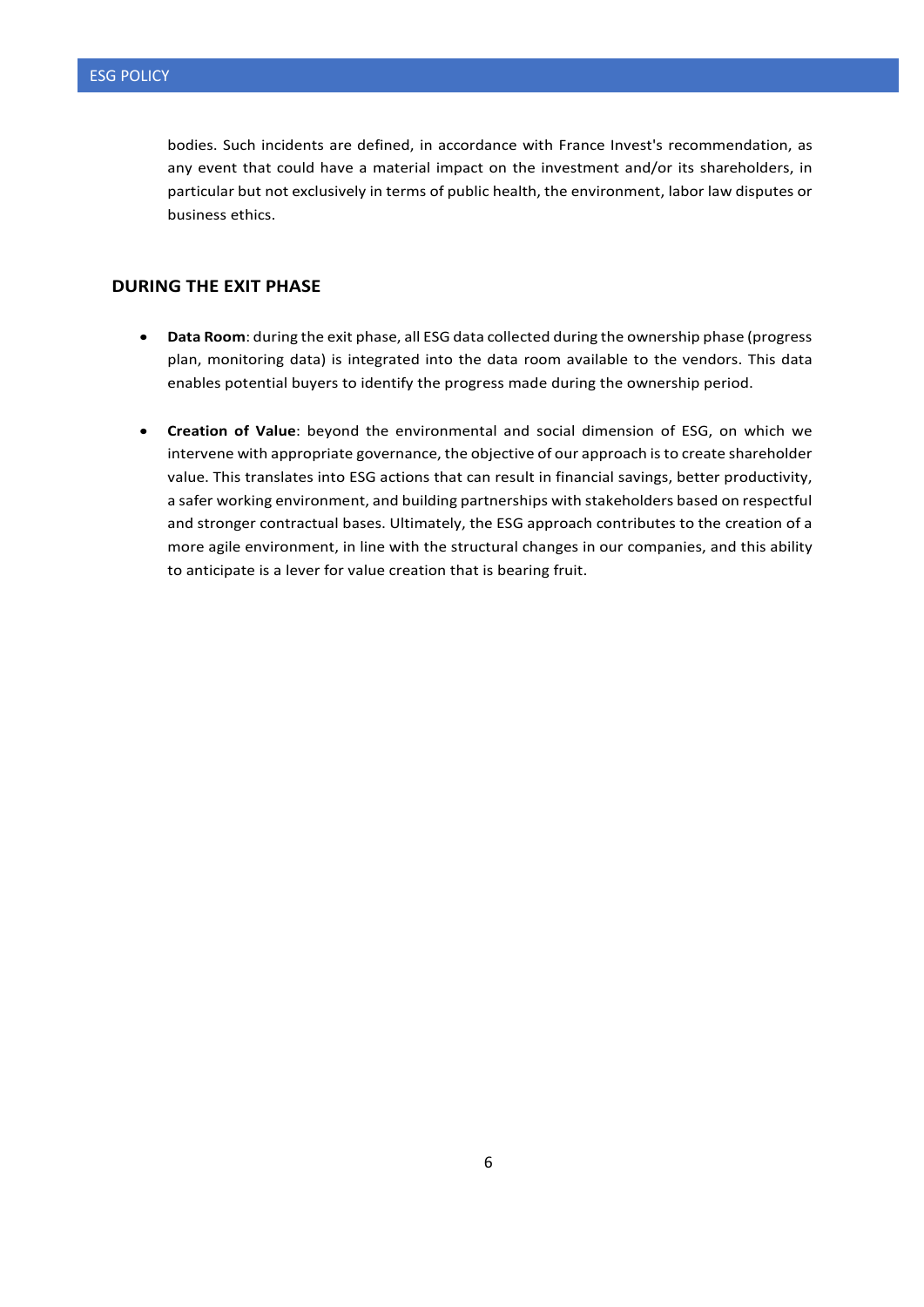## **2. SUSTAINABILITY RISKS INTEGRATION POLICY**

Mérieux Equity Partners integrates sustainability risks into the investment process, as set out in Article 3 of the Sustainable Finance Disclosure Regulation (SFDR) ((EU) 2019/2088) and Article L 533-22-1 of the *Code Monétaire et Financier* (CMF) (French "*loi Energie-Climat*").

As per the SFDR, a sustainability risk means an **environmental**, **social** or **governance** event or condition that, if it occurs, could cause an actual or a potential material negative impact on the value of the investment.

Additionally, Article L 533-22-1 of the CMF requires that a specific disclosure be made on the following sustainability risks: **biodiversity** and **climate change**.